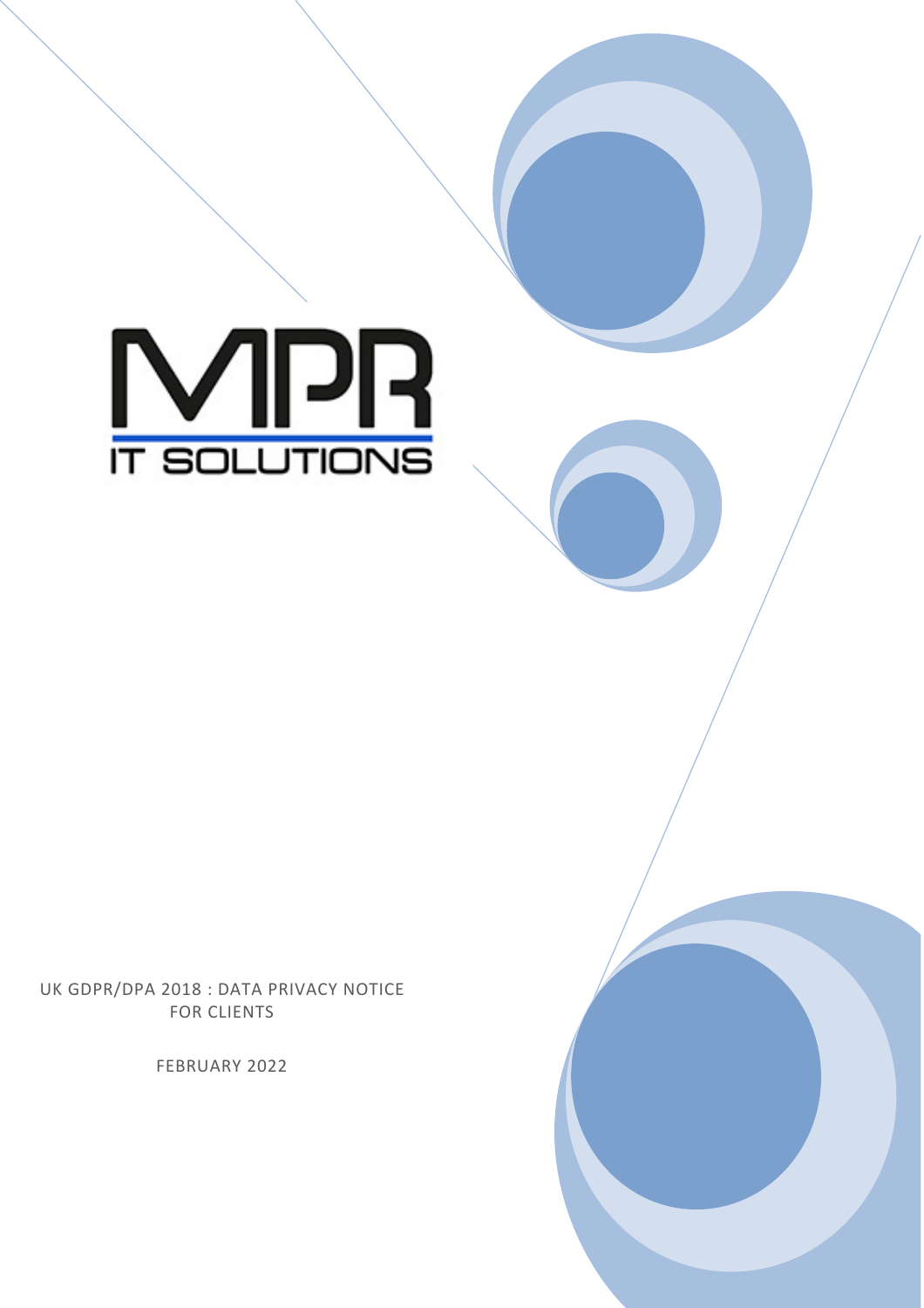| Document Owner | - -<br><b>Richard Procter</b> |
|----------------|-------------------------------|
|----------------|-------------------------------|

Version

| Version | Date       | Description                   | Author                 |
|---------|------------|-------------------------------|------------------------|
| 1.0     | 03/04/2018 | <b>Initial Draft</b>          | <b>Richard Procter</b> |
| 1.1     |            | <b>Release Draft Document</b> |                        |
| 1.2     | 18/05/2018 | <b>Release Document</b>       | Andy Ransley           |
| 1.3     | 11/02/2022 | Update                        | <b>Graham Marcroft</b> |
|         |            |                               |                        |
|         |            |                               |                        |
|         |            |                               |                        |

# **CONTENTS**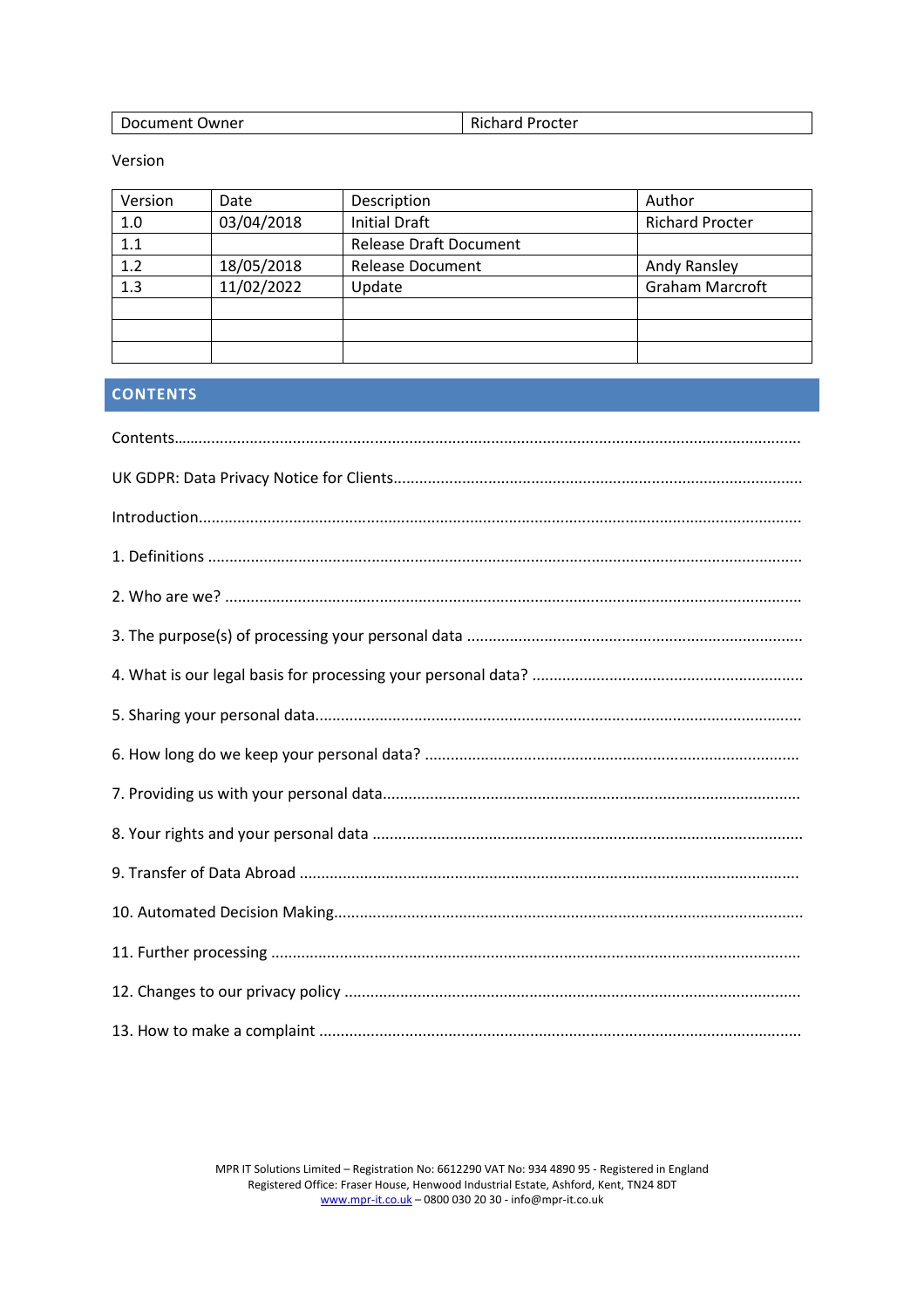# **GDPR: DATA PRIVACY NOTICE FOR CLIENTS**

#### INTRODUCTION

MPR IT Solutions Limited ("We") are committed to protecting and respecting your privacy.

This policy (together with Terms and Conditions, Support Agreement and any other documents referred to on it) sets out the basis on which any personal data we collect from you, or that you provide to us, will be processed by us. Please read the following carefully to understand our views and practices regarding your personal data and how we will treat it.

The rules on processing of personal data are set out in the UK General Data Protection Regulation/Data Protection Act 2018 (the "GDPR").

#### **1. Definitions**

**Data controller** - A controller determines the purposes and means of processing personal data.

**Data processor** - A processor is responsible for processing personal data on behalf of a controller.

**Data subject** – Natural person

#### **Categories of data: Personal data and special categories of personal data**

**Personal data** - The GDPR applies to 'personal data' meaning any information relating to an identifiable person who can be directly or indirectly identified in particular by reference to an identifier (as explained in Article 3 (2) of GDPR). For example name, passport number, home address or private email address. Online identifiers include IP addresses and cookies.

**Special categories personal data** - The GDPR refers to sensitive personal data as 'special categories of personal data' (as explained in Article 10 and 11 of GDPR). The special categories specifically include genetic data, and biometric data where processed to uniquely identify an individual. Other examples include racial and ethnic origin, sexual orientation, health data, trade union membership, political opinions, religious or philosophical beliefs.

**Processing** - means any operation or set of operations which is performed on personal data or on sets of personal data, whether or not by automated means, such as collection, recording, organisation, structuring, storage, adaptation or alteration, retrieval, consultation, use, disclosure by transmission, dissemination or otherwise making available, alignment or combination, restriction, erasure or destruction.

**Third party** - means a natural or legal person, public authority, agency or body other than the data subject, controller, processor and persons who, under the direct authority of the controller or processor, are authorised to process personal data.

#### 2. WHO ARE WE?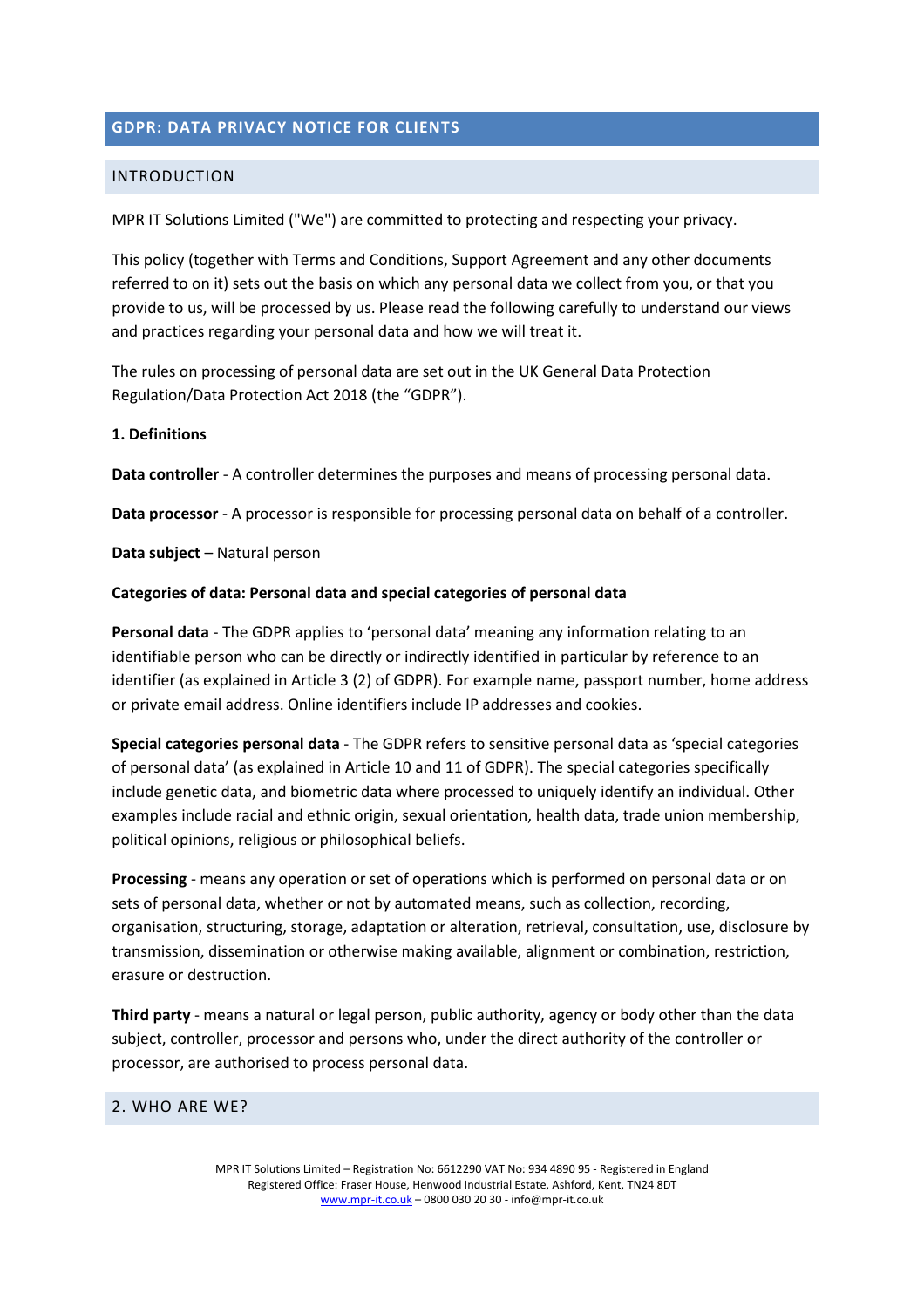MPR IT Solutions Limited is the data controller. This means we decide how your personal data is processed and for what purposes. Our contact details are: Fraser House, Henwood Industrial Estate, Ashford, Kent, TN24 8DT. For all data matters contact **contact@mpr-it.co.uk**.

# 3. THE PURPOSE(S) OF PROCESSING YOUR PERSONAL DATA

We use your personal data for the following purposes:

• To provide IT Services

## 4. THE CATEGORIES OF PERSONAL DATA CONCERNED

With reference to the categories of personal data described in the definitions section, we process the following categories of your data:

• Personal data :- first name, surname, title, e-mail address, postal address, landline phone number, mobile phone number, or another data necessary to provide IT technical support and services.

## 4. WHAT IS OUR LEGAL BASIS FOR PROCESSING YOUR PERSONAL DATA?

#### **a. Personal data (article 6 of GDPR)**

### **Our lawful basis for processing your general personal data**:

| Consent of the data subject;<br>l 1                                                                                                                                                                                                             |                                                                             |
|-------------------------------------------------------------------------------------------------------------------------------------------------------------------------------------------------------------------------------------------------|-----------------------------------------------------------------------------|
| $\boxtimes$ Processing necessary for the performance of<br>a contract with the data subject or to take steps<br>to enter into a contract                                                                                                        | Quote / provision / provide contracted it<br>technical support and services |
| $\Box$ Processing necessary for compliance with a<br>legal obligation                                                                                                                                                                           |                                                                             |
| $\Box$ Processing necessary to protect the vital<br>interests of a data subject or another person                                                                                                                                               |                                                                             |
| $\Box$ Processing necessary for the performance of<br>a task carried out in the public interest or in the<br>exercise of official authority vested in the<br>controller                                                                         |                                                                             |
| $\Box$ Processing necessary for the purposes of the<br>legitimate interests of the data controller or a<br>third party, except where such interests are<br>overridden by the interests or fundamental<br>rights or freedoms of the data subject |                                                                             |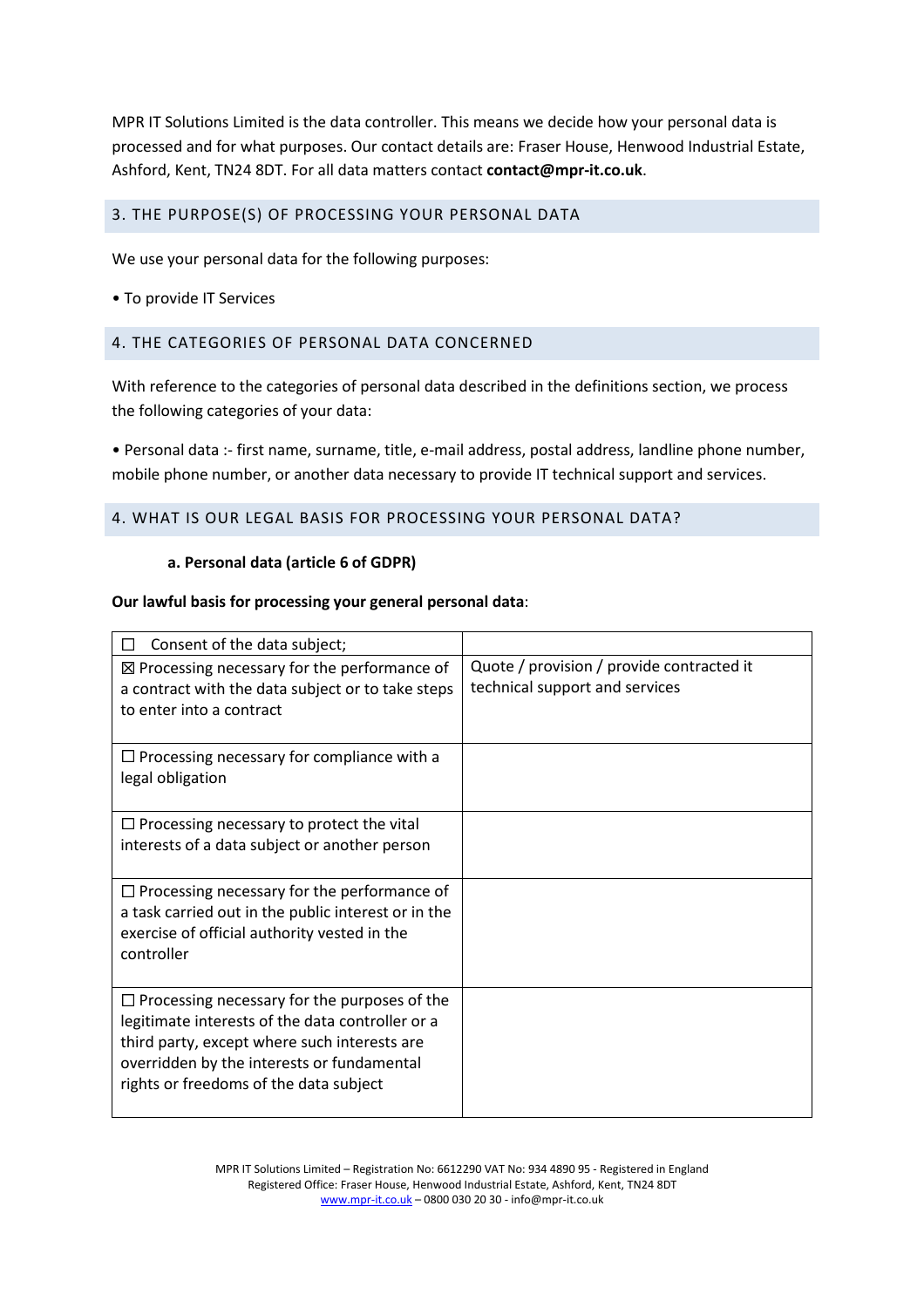# 5. SHARING YOUR PERSONAL DATA

Your personal data will be treated as strictly confidential and will be shared only with a third party or parties when acting as an agent or reseller where this is necessary for the delivery of software or service, for example your company details to the website hosting regulator Nominet, Microsoft for Office 365 provisions or an ISP (Internet service provider) for the provisioning of internet connections.

## 6. HOW LONG DO WE KEEP YOUR PERSONAL DATA?

We keep your personal data for no longer than reasonably necessary for a period of contract length + 73 months in order to comply with financial regulations or in case of any legal claims/complaints.

## 7. PROVIDING US WITH YOUR PERSONAL DATA

We require your personal data as it is a necessary contractual requirement, or a requirement necessary to enter into a contract.

## 8. YOUR RIGHTS AND YOUR PERSONAL DATA

Unless subject to an exemption under the GDPR, you have the following rights with respect to your personal data:

- The right to request a copy of the personal data which we hold about you;
- The right to request that we correct any personal data if it is found to be inaccurate or out of date;
- The right to request your personal data is erased where it is no longer necessary to retain such data;

• The right to withdraw your consent to the processing at any time, where consent was your lawful basis for processing the data;

• The right to request that we provide you with your personal data and where possible, to transmit that data directly to another data controller, (known as the right to data portability), (where applicable i.e. where the processing is based on consent or is necessary for the performance of a contract with the data subject and where the data controller processes the data by automated means);

• The right, where there is a dispute in relation to the accuracy or processing of your personal data, to request a restriction is placed on further processing;

• The right to object to the processing of personal data, (where applicable i.e. where processing is based on legitimate interests (or the performance of a task in the public interest/exercise of official authority); direct marketing and processing for the purposes of scientific/historical research and statistics).